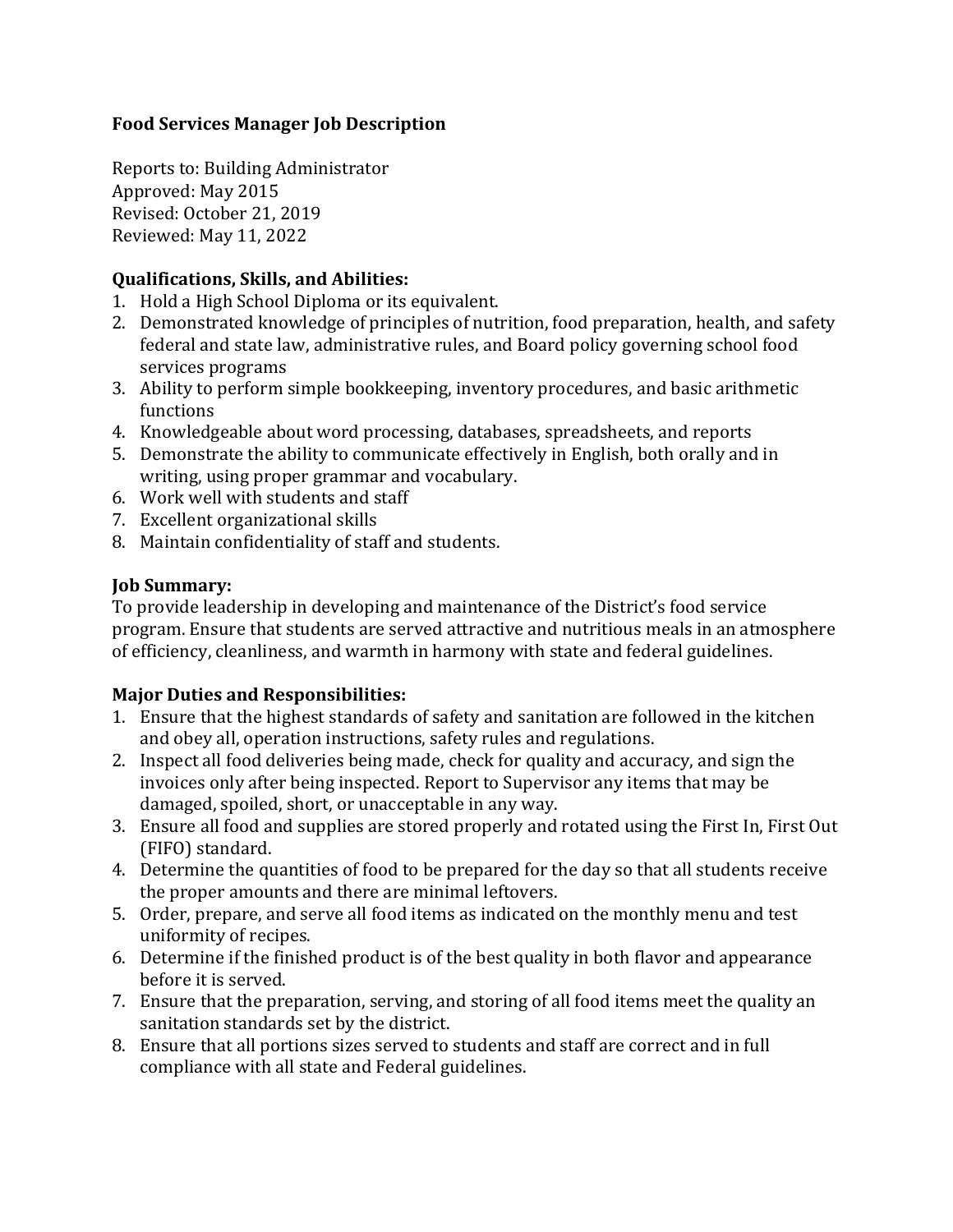- 9. Ensure that all serving stations are fully stocked with food prior to each serving period in sufficient quantities and that the food is presented in an appetizing way.
- 10. Maintain correct holding temperatures of food.
- 11. Ensure that all leftovers are properly stored or disposed of.
- 12. Ensure that meal counts are taken at the point of service, following all state and Federal regulations, and are taken accurately.
- 13. Ensure that all required paperwork is completed in an organized, timely and accurate manner.
- 14. Operate cashiering system efficiently, count the monies and complete a deposit ticket, place all monies in a lock bank bag, complete all necessary paperwork.
- 15. Delegate job duties to ensure smooth workflow and completion of all tasks in a timely and efficient manner.
- 16. Report any problems or accidents occurring in the kitchen or cafeteria to the Principal/Superintendent.
- 17. Alert Principal/Superintendent of needed equipment repairs, maintenance, or new equipment needs.
- 18. Ensure compliance of all policies and procedures.
- 19. Create and foster a positive atmosphere; create good feelings about School Food Service in students, faculty, administrators, and others.
- 20. Receive and respond to complaints about food or service.
- 21. Adhere to established personal hygiene techniques and uniform requirements.
- 22. Display the highest ethical and professional behavior in working with students, parents, school personnel, and outside agencies associated with the school.
- 23. Serve as a role model for students and staff in demonstrating positive attitudes, appropriate attire and grooming, an effective work ethic, and nutritional habits.
- 24. Participate in appropriate in-service and workshop programs and attend any required meetings.
- 25. Use computers and/or electronic equipment to fulfill job functions.
- 26. Adhere to federal statues and regulations, State and local agency requirements, State Board of Education rules and regulations, Board of Education policies and procedures, and contractual obligations.
- 27. Perform any duties and responsibilities that are within the scope of employment, as assigned by the Principal/Superintendent, and not otherwise prohibited by law or regulation.
- 28. Share information with staff and families on recommended nutritional snacks for birthdays, class parties, etc.

#### **Evaluation:**

Performance of this position will be evaluated annually by the Building Administrator in conformance with federal and state law, administrative rules, and Board policy.

# **Note:**

Classified employees are those non-certificated employees who are employed by the District or personnel hired in positions which do not require certification. With the exception of those classified employees who are hired for a stated specified time,